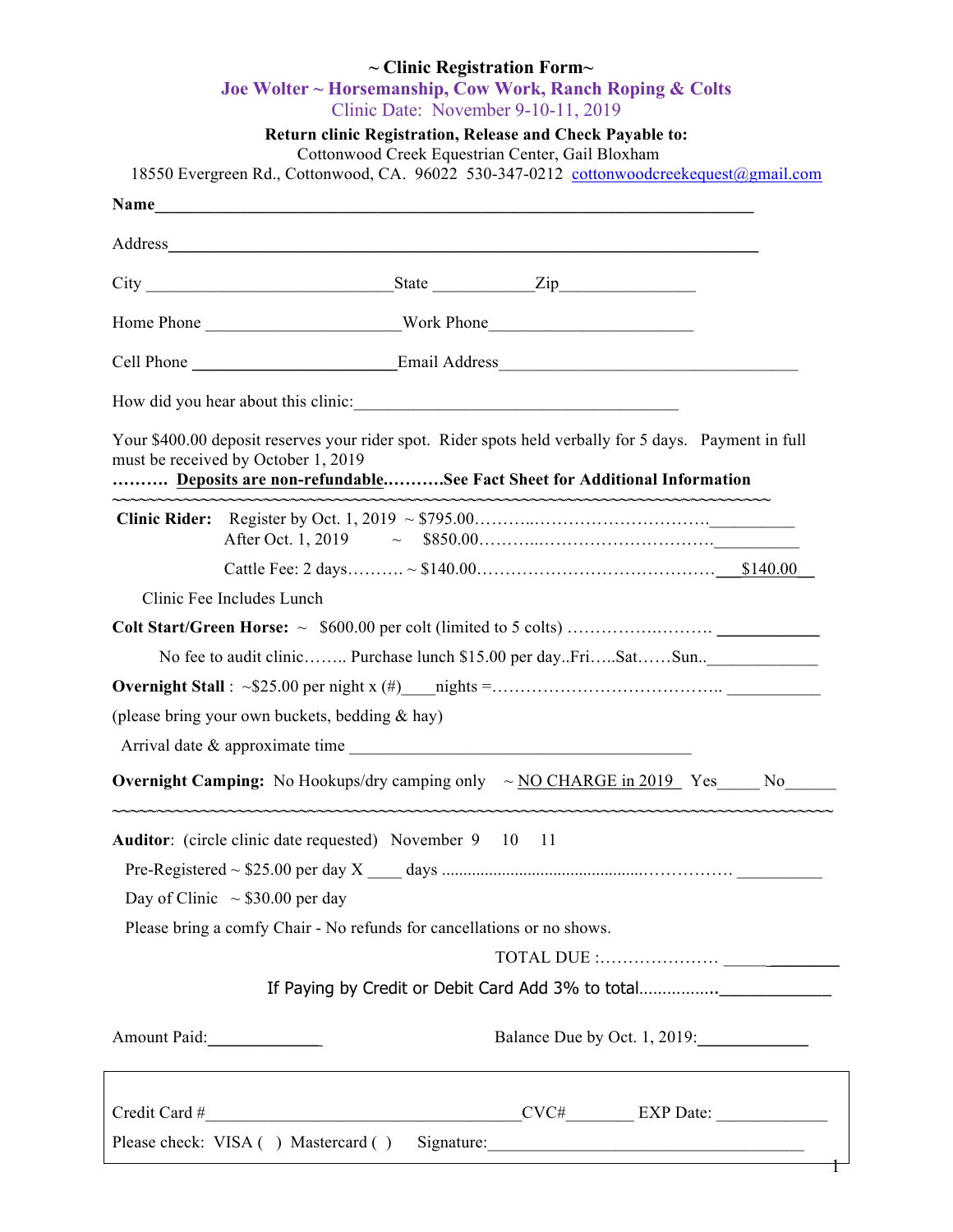### EQUINE ACTIVITY RELEASE & HOLD HARMLESS AGREEMENT COTTONWOOD CREEK EQUESTRIAN CENTER 18550 Evergreen Rd., Cottonwood, CA. 96022 530-347-0212 cottonwoodcreekequest@gmail.com

- 1. I, the undersigned have read and understand, and freely and voluntarily enter into this Release and Hold Harmless Agreement with Cottonwood Creek Equestrian Center (Company), understanding that this Release and Hold Harmless Agreement is a waiver of any and all liability(ies).
- 2. I understand the potential dangers that I could incur in mounting, riding, walking, boarding, jumping, feeding said horse; including, but not limited to, any interactions with other horses. Understanding those risks I hereby release that Company, its officers, directors, shareholders, employees, sub-contractors, trainers and anyone else directly or indirectly connected with that Company from any liability whatsoever in the event of injury or damage of any nature (or perhaps even death) to me or anyone else caused by on incidental to me electing to mount and ride a horse owned or operated by Cottonwood Creek Equestrian Center.
- 3. I understand and recognize and warrant that this Release and Hold Harmless Agreement, is being voluntarily and intentionally signed and agreed to, and that in signing this Release and Hold Harmless Agreement I know and understand that this Release and Hold Harmless Agreement may further limit the liability of equine professionals to include any activity, whatsoever, involving an equine, including death, personal injury and/or damage to property.
- 4. I recognize and agree that I know which equine professional(s) I will be working with, and acknowledge that I agree said equine professional(s) has/have made reasonable and prudent efforts to determine my ability to engage in the equine activity, and has/have sufficient knowledge of my equine and horseback riding skills as to relieve, release and hold harmless said equine professional(s) from any continuing duty to monitor my equine activities.
- 5. I further voluntarily agree and warrant to Release and Hold Harmless this (these) equine professional(s) from any liability whatsoever, including, but not limited to, any incident caused by or related to said equine professional's(s') negligence, relating to injuries known, unknown, or otherwise not herein disclosed; including, but not limited to, injuries, death or property damage from: mounting; riding; dismounting; walking; grooming; feeding; use of horse barn; use of arena; round corral, playground, paddock, trails or horse ring, in any capacity; falling off horse whether horse is bucking, flipping, spooked; or my failure to understand any equine professional's directions relating to my riding or otherwise use and control, or lack thereof, of my horse or the horse I have been assigned to.

Person voluntarily entering into this Release and Hold Harmless Agreement

| Name:                                                                         |                 |  |
|-------------------------------------------------------------------------------|-----------------|--|
|                                                                               |                 |  |
| Phone:                                                                        |                 |  |
| If you would like to receive our Newsletter please provide your email address |                 |  |
| Parent or Guardian if above is under age 18:                                  | Age(if a minor) |  |
| Name:<br><u> 1989 - John Stein, mars and de Brazilian (b. 1989)</u>           | Signature       |  |
|                                                                               |                 |  |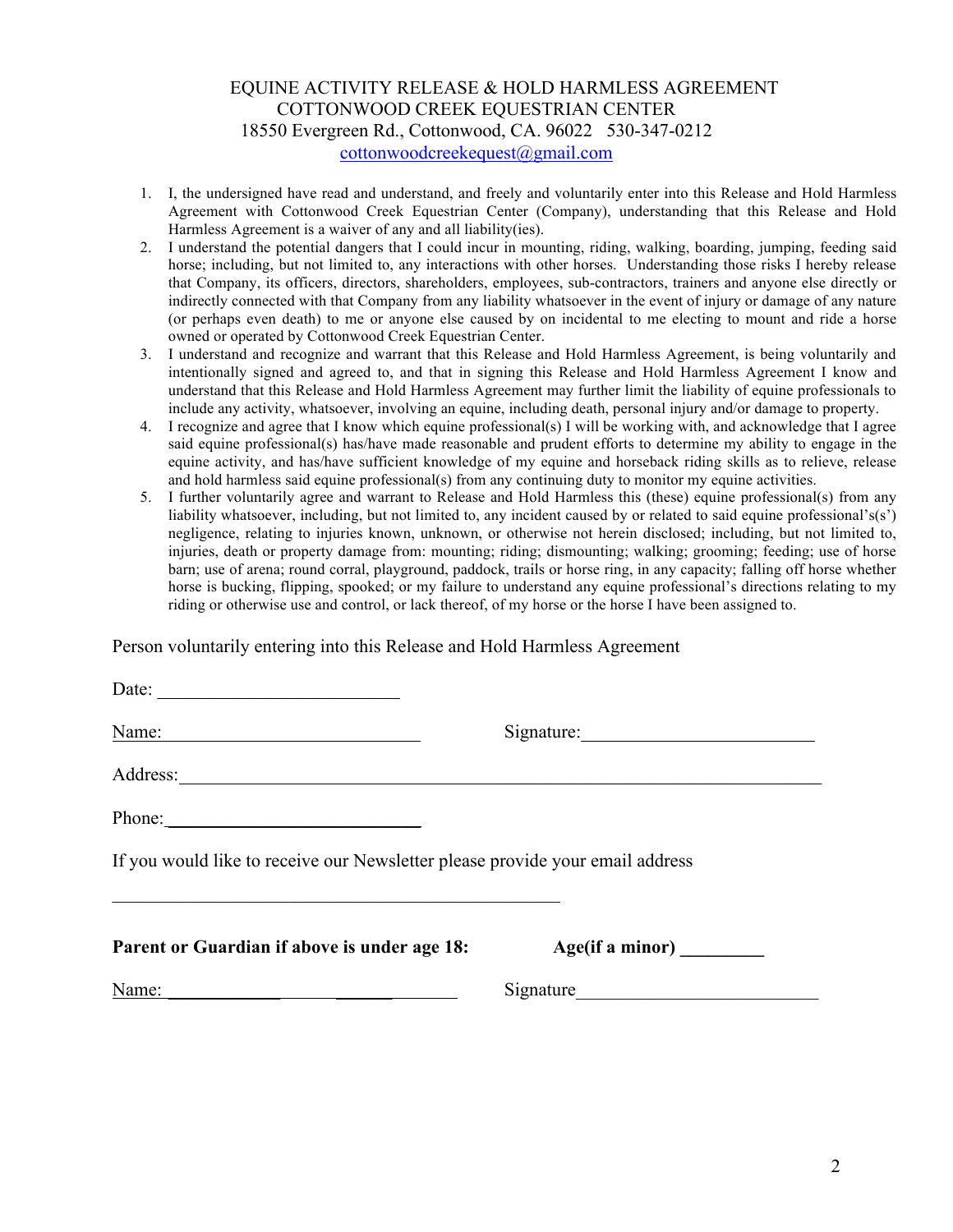# **Information Sheet - Cottonwood Creek Equestrian**

For additional information & questions contact: Gail Bloxham 18550 Evergreen Rd., Cottonwood, CA. 96022 **530-347-0212 cottonwoodcreekequest@gmail.com www.cottonwoodcreekequestrian.com**

**Checks payable to: Cottonwood Creek Equestrian Center (CCEC)**

# **Joe Wolter~Horsemanship, Cow Work, Ranch Roping & Colts November 9-10-11, 2019**

### **FEES:**

**Clinic Rider**: Includes Lunch each day

Register by Oct. 1, 2019  $\sim$  \$795.00. Cost if you register after October 1, 2019  $\sim$  \$850.00 Your deposit of \$400.00 reserves your rider spot!!! I will hold rider spots verbally for 5 days. Payment in full to be received by October 1, 2019. **Deposits are non-refundable.** If Paying by Credit or Debit Card Add 3% to total

Cancellations: See Below

**Cattle Fee:** Cows will be worked 2 days of the clinic.

**Clinic Start Time**: 9:00am to 4:30pm

**Colt Start Time:** Friday afternoon and Sat. thru Mon. after clinic hours

**Rider Spots –** Minimum of 10 riders and a maximum of 15 riders

**Auditor**: (Please bring your own comfy Chair). We do have bleachers.

Pre-Registered \$25.00 per day or on the Day of Clinic \$30.00 per day. No refunds for cancellations or no shows.

### **Overnight Stall Fees**: \$25.00 per night

You are responsible for your own horse – feed, clean, etc. Please bring your own water buckets, feed and bedding. Bedding can be purchased at \$10.00 per bag and stall cleaning is available at \$10.00 per day should you want a true vacation.

**Overnight Camping:** No Hookups, dry camping only ~ NO CHARGE in 2019

# **Clinic Description:**

### **Day 1: Horsemanship**

These classes are designed to help develop a stronger horse and rider partnership. The emphasis is on building the skills needed to advance the rider toward their goals, whether on a ranch, on the trail, or in the show ring. Riders of all levels and disciplines will benefit from Joe's insights and deep understanding of the horse-human connection.

# **Day 2 & 3: Cow Working**

Cow working classes are for any rider wishing to start their horse on cattle, or to further advance a horse already working cattle. Riders learn about position, timing, pressure points and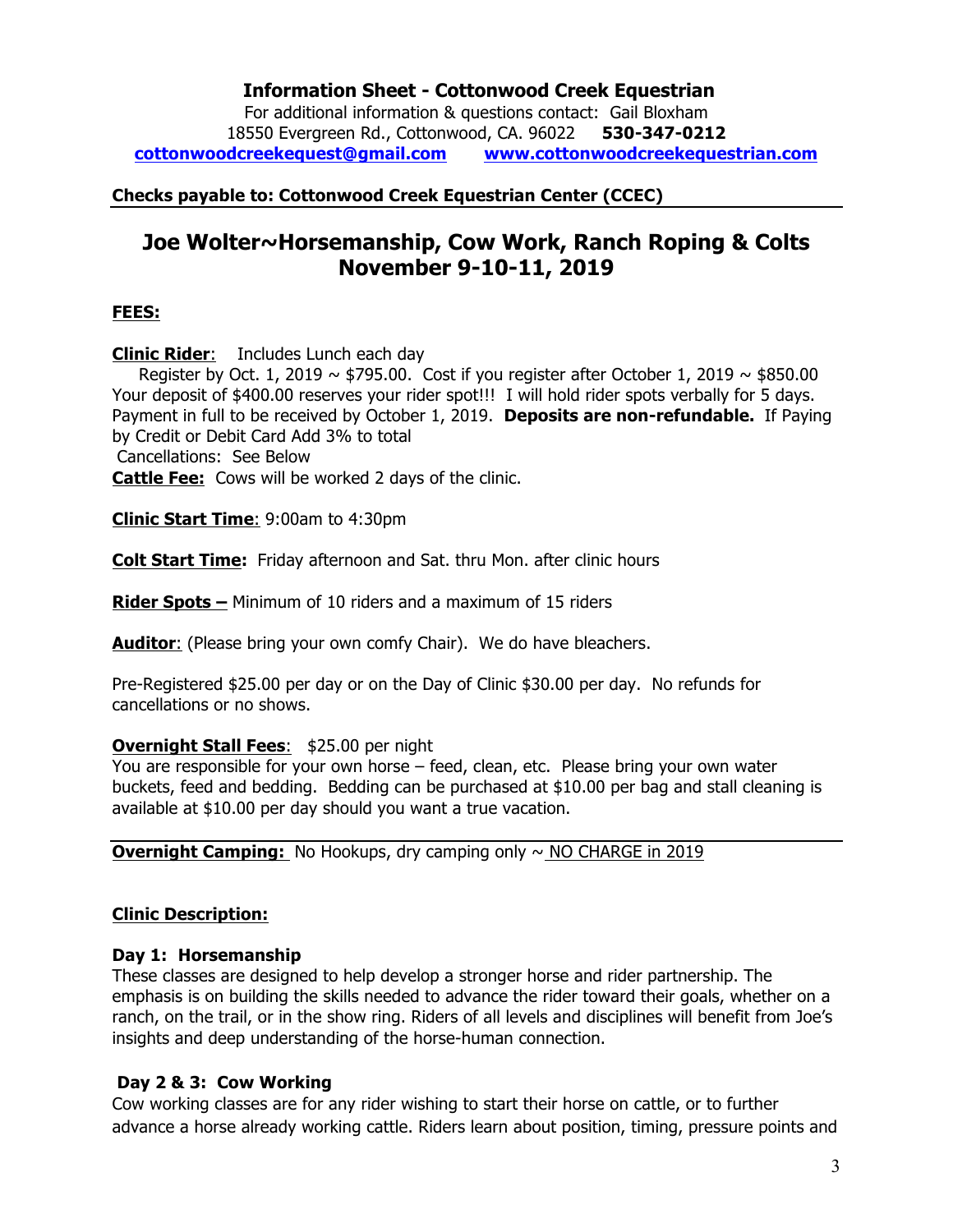how to utilize their horsemanship skills to track, sort and cut cattle. The emphasis is on horse and rider teamwork, developing a horse that truly wants to work a cow and on using low-stress livestock handling techniques that pay off on the ranch and in the show ring.

**Day 2 & 3: Ranch Roping** Joe, in concert with Bill Dorrance, is credited with starting the first ranch roping clinics over 25 years ago. He has a vast amount of knowledge and experience to share with riders who not only want to improve their skills with a rope but also want to further develop their horses for ranch work. Joe focuses on the shots and techniques needed for doctoring, branding and other day-to-day chores encountered on a working ranch. Students will have an opportunity to work in a herd and with other ropers to hone their cattle handing skills and advance their abilities to work as a part of a team.

**All 3 days: Colt Starting** (offered after regular clinic hours)-Limited to 5 horses. The colts will be worked after clinic hours and possibly during lunch break should he feel it is necessary for the colt. Cost is \$600.00 per colt.

This class is for horses that haven't yet been ridden or may have been ridden, but are still very green or have some problems that might be helped by restarting with a different approach. While Joe may work with each horse individually, the intent is to help every rider prepare their horse and ride it themselves for the first time. Joe's ultimate goal is for each horse to be moving freely with a rider so that they leave the clinic with a solid foundation on which to continue further training.

# **Cancellations:**

Cancellations are handled on an individual basis. **Deposits are non-refundable.** If a rider or horse becomes unable to attend/complete the clinic, **no refund** will be given as the Ride/Clinic host or instructor cannot be responsible for unforeseen problems.

# **Video & Audiotaping:**

You are welcome to take still pictures during the clinic and colt starting. However, Videotaping is not allowed.

# **Horses:**

The State of California requires all horses entering the state to have a Negative Coggins within the last 12 months. This test takes some time, so if traveling from out of state, please plan ahead. Your horse should be healthy and in good shape – you will be in the saddle most of the day. **You** should be able to walk, trot and canter comfortably on a loose rein.

# **Horsekeeping:**

Please try to arrive before dark as it makes it easier to find your way around. The stalls are covered. If you need or want shavings they are available for purchase or you can bring your own. Bring a water bucket and your feed.

**You are responsible for cleaning your own stall daily and before you leave. If stalls are not clean upon departure you will be charged an additional \$25.00.** 

# **Hay:**

If you need to purchase hay, the local feed store, Shasta Feed 530-347-6033 has good quality Hay.